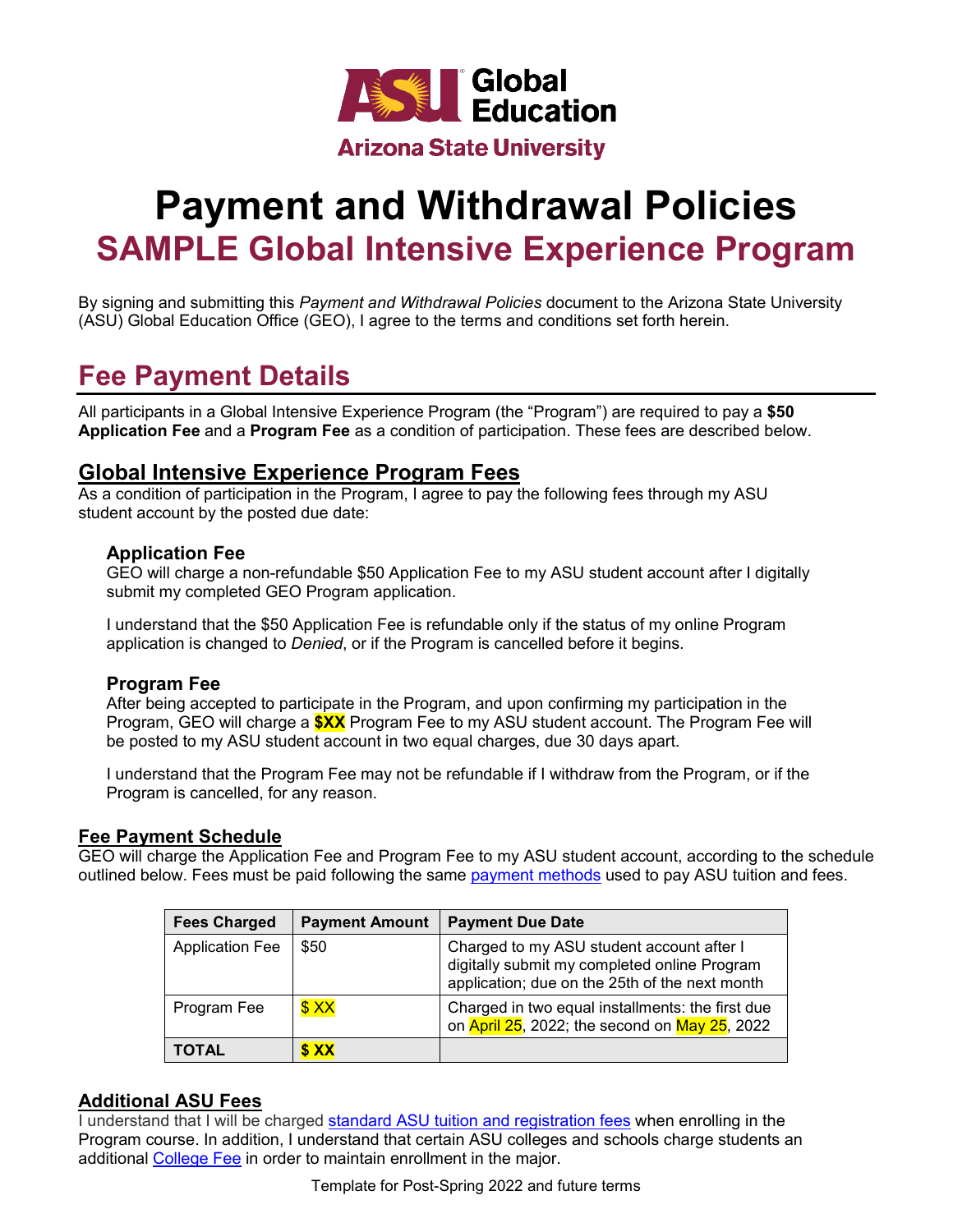#### **Additional Personal Expenses**

I understand that additional expenses including, but not limited to, round-trip airfare, personal expenses, and incidentals are my sole responsibility and are not part of the fees charged to my ASU student account. GEO strongly advises that I inform myself fully of all cancellation and refund policies for any arrangements I make independently (e.g., flights, excursions, etc.) in connection with the Program before making any financial commitments related to these arrangements. **GEO assumes no responsibility for any of these independent expenses that I incur in connection with my Program.**

#### **Trip Cancellation Insurance**

GEO **strongly urges** me to purchase fully-refundable airline tickets and to obtain Trip Cancellation/Cancel for Any Reason (CFAR) insurance to safeguard against losses or penalties in case I withdraw from the Program for any reason (including failure to obtain a visa, travel restrictions related to COVID-19, or any other reason), or in case the Program is cancelled or its dates are changed. **GEO assumes no responsibility for such losses or penalties for any cancellation or change to the Program.**

For more information about Trip Cancellation or CFAR Insurance, contact GEO or visit the [GEO website.](https://goglobal.asu.edu/content/trip-cancellation-insurance) There are timing requirements related to the purchase of such insurance that necessitate timely action on your part.

#### **Paying with Financial Aid or Scholarships**

If I am a Financial Aid or Scholarship recipient, I acknowledge that it is my responsibility to arrange for my Financial Aid/Scholarship funds to apply to the GEO fees outlined above. I understand that because of deadlines associated with contractual obligations incurred by GEO related to the Program, there is the possibility that I may not know how much Financial Aid or Scholarship funding will be available to me for the term of the Program until after the GEO payment deadlines.

#### **Late Payments**

I understand that I am expected to pay all fees associated with my participation in the Program by the posted due date(s). Late payments will be subject to monthly late fees. Students with delinquent accounts may be prohibited from registering for classes in future terms and may be blocked from receiving University services, such as transcripts or diplomas. If I fail to pay all such fees in full, ASU may refer me to an outside collection agency with late fee assessment continuing monthly until paid in full.

# **Withdrawing from the Program**

I must submit notice of my withdrawal from the Program in writing to GEO by email, mail, or in person. The date of withdrawal is the regular business day on which my written withdrawal notice is received by GEO.

#### **Fee Refund Schedule**

**GEO is not able to guarantee, and DOES NOT guarantee, that any portion of the fees owed to or submitted to GEO will be removed or refunded if I withdraw from the Program for any reason.** *The later I withdraw from the Program, the higher my financial obligation to the Program is likely to be.*

If GEO has paid or encumbered funds on my behalf at the time of my withdrawal from the Program, I am not entitled to a refund of those funds unless and until the third party to which GEO has paid or encumbered such funds reimburses GEO or releases GEO from the financial obligation.

If I withdraw from the Program for any reason, I understand and agree that GEO will not be responsible for any personal expenses or losses incurred as a result of my withdrawal (e.g., flights, excursions, etc.).

#### **I further understand that I will be subject to the following refund schedule:**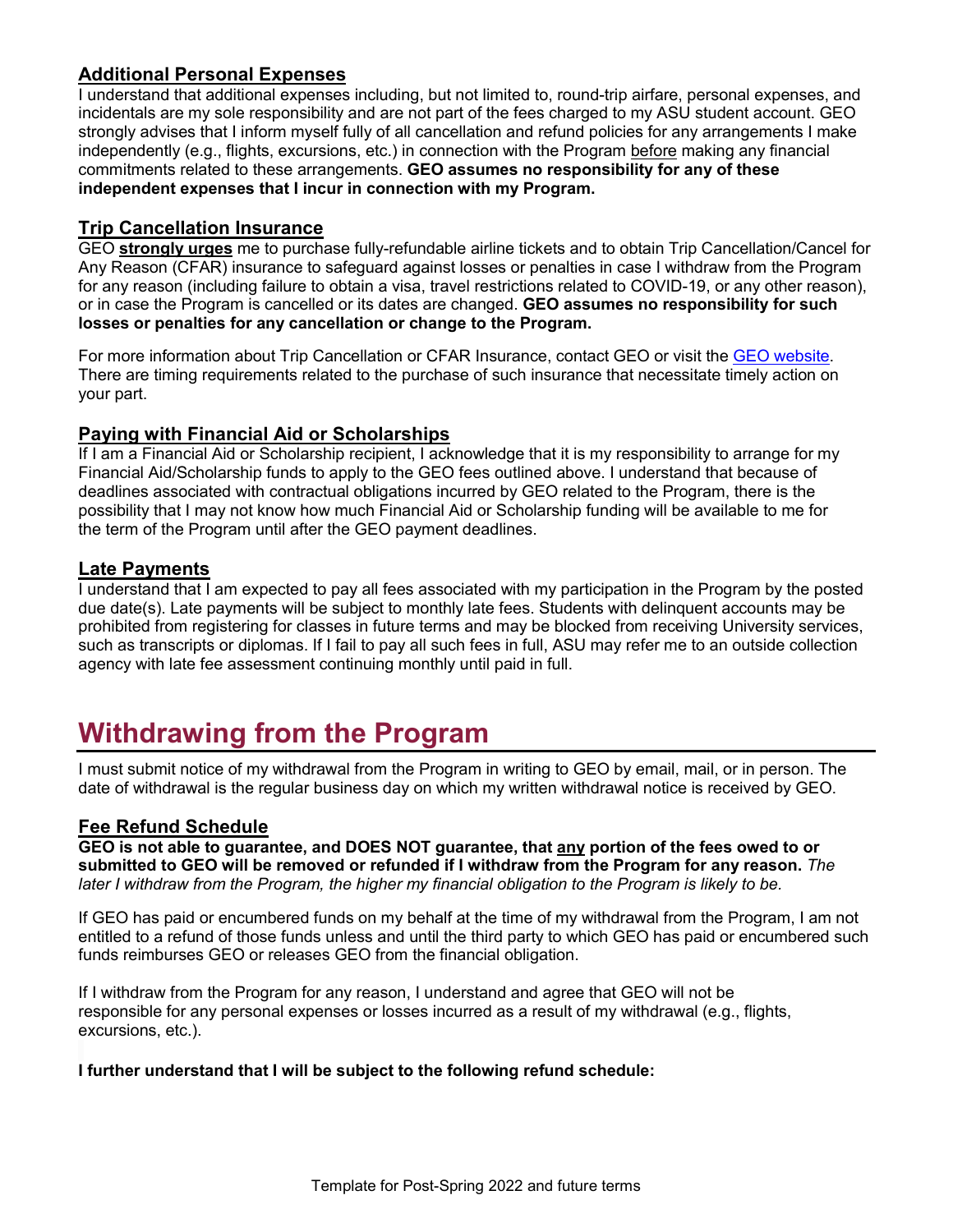| If I withdraw:                                                                            | I must pay:                                                                                                                                                                      |
|-------------------------------------------------------------------------------------------|----------------------------------------------------------------------------------------------------------------------------------------------------------------------------------|
| After I submit my application, but<br>before I confirm my participation in<br>the Program | • \$50 Application Fee                                                                                                                                                           |
| After I confirm my participation in the<br>Program, but before the Program<br>begins      | • \$50 Application Fee<br>• \$400 GEO Administrative Fee<br>• Any non-recoverable fees already charged<br>to me, or funds encumbered on my<br>behalf, up to the full Program Fee |
| After the Program officially begins                                                       | • \$50 Application Fee<br>• Full Program Fee                                                                                                                                     |

It may take a significant amount of time for GEO to identify all non-recoverable costs; a refund amount may not be determined or posted to my ASU student account for up to 30 days after I withdraw from the Program.

#### **Withdrawing from Classes**

After withdrawing from the Program, it is my responsibility to withdraw from all courses associated with the Program in order to avoid any tuition charges and/or to prevent failing grade(s) being issued, subject to the terms of the [ASU course withdrawal policy.](http://www.asu.edu/aad/manuals/ssm/ssm201-08.html)

I understand that any request for a tuition refund must be submitted directly to the ASU Tuition Payment Office in accordance with established ASU policies.

#### **Financial Aid and Scholarships**

If I am a Financial Aid or Scholarship recipient, I acknowledge that it is my sole responsibility to contact Financial Aid and Scholarship Services immediately upon withdrawal from the Program, as withdrawal may affect my Financial Aid package.

### **Program Cancellation**

If the Program is cancelled, GEO will notify me by email.

#### **Fee Refund Schedule**

**GEO is not able to guarantee, and DOES NOT guarantee, that any portion of the fees owed to or submitted to GEO will be removed or refunded if the Program is cancelled.** *The amount I owe to GEO for my cancelled Program depends on a number of variables, including the timing of Program cancellation, the reason(s) for Program cancellation and the amount of non-recoverable costs already paid on my behalf.*

### **FORCE MAJEURE CANCELLATION**

If the Program is cancelled due to circumstances beyond the control of ASU, regardless of whether such circumstances were foreseeable (including, but not limited to, pandemic, mass health issues or disease, border closures or other government-imposed travel restrictions, quarantine restrictions, lockdowns, strikes or labor difficulties, civil tumult, natural disasters, war, terrorism, etc.), I understand that I may not be entitled to a refund of any GEO fees. In such cases, if GEO has paid or encumbered funds on my behalf at the time of Program cancellation, GEO cannot return those funds to me unless and until the third party to which GEO has paid or encumbered such funds reimburses GEO or releases GEO from the financial obligation. In all cases, GEO will make every reasonable effort to reduce my financial liability as much as possible.

**In cases where the Program is cancelled due to circumstances beyond the control of ASU, I further understand that I will be subject to the following refund schedule:**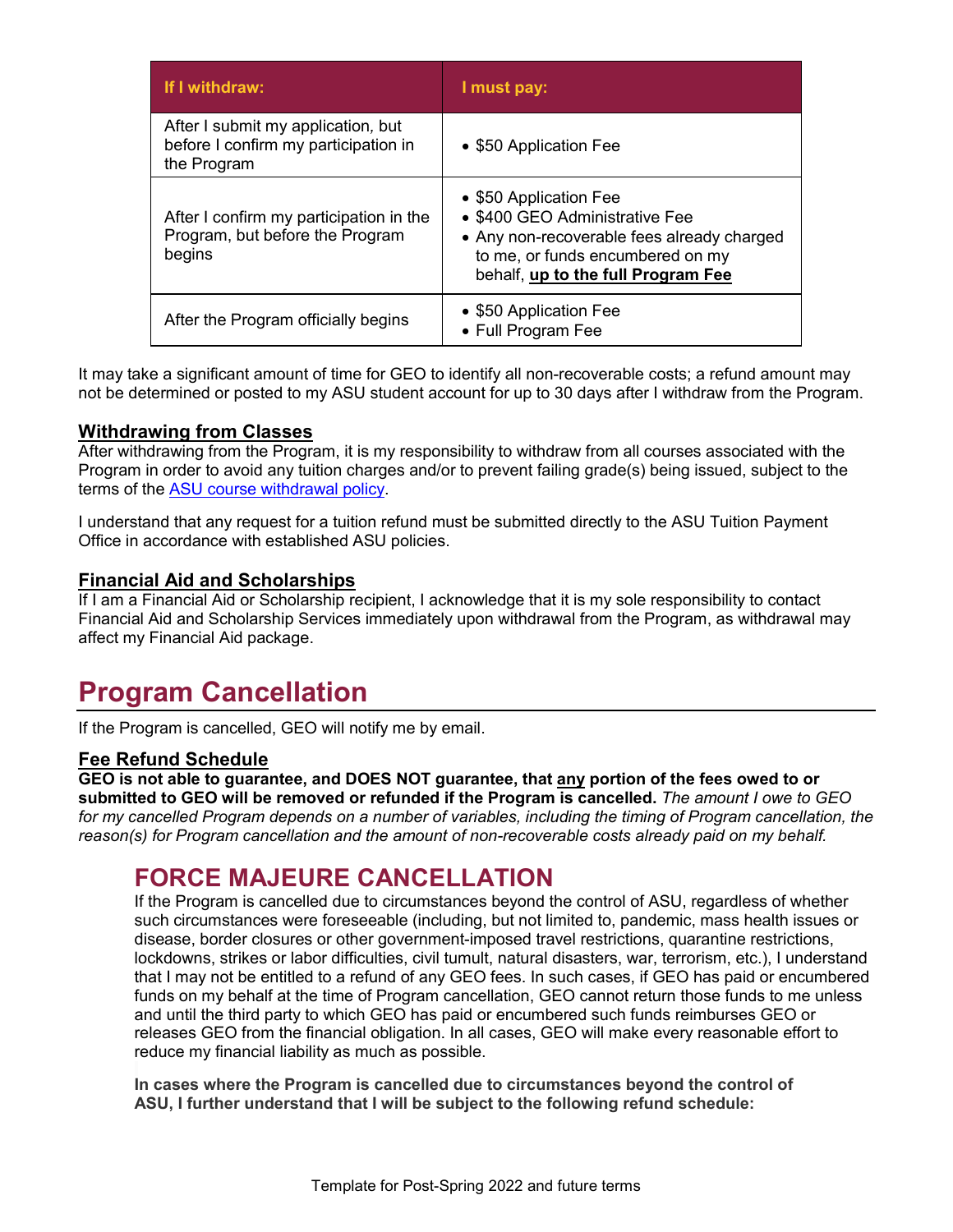| If the Program is cancelled:                                                                    | I must pay:                                                                                                                                    |
|-------------------------------------------------------------------------------------------------|------------------------------------------------------------------------------------------------------------------------------------------------|
| Before I confirm my participation in the<br>Program                                             | N/A                                                                                                                                            |
| After I confirm my participation in the<br>Program, but before the Program officially<br>begins | • Any non-recoverable fees already charged<br>to me, or funds encumbered on my<br>behalf, up to the full Program Fee                           |
| After the Program officially begins                                                             | • \$50 Application Fee<br>• Any non-recoverable fees already charged to<br>me, or funds encumbered on my behalf, up<br>to the full Program Fee |

### **IF ASU CANCELS THE PROGRAM FOR REASONS OTHER THAN FORCE MAJEURE**

If ASU cancels the Program before the Program's official start date due to circumstances that are within the control of ASU (i.e., not a force majeure cancellation, which is addressed above), I will receive a full refund of all GEO fees I have already paid. If the Program is cancelled after it officially begins, I understand that I may not be entitled to a refund of any of those GEO fees.

**I further understand that I will be subject to the following refund schedule:**

| If the Program is cancelled:         | I must pay:                                                                                                                                    |
|--------------------------------------|------------------------------------------------------------------------------------------------------------------------------------------------|
| Before the Program officially begins | N/A                                                                                                                                            |
| After the Program officially begins  | • \$50 Application Fee<br>• Any non-recoverable fees already charged to<br>me, or funds encumbered on my behalf, up<br>to the full Program Fee |

It may take a significant amount of time for GEO to identify all non-recoverable costs; a refund amount may not be determined or posted to my ASU student account for up to 30 days after the cancellation of the Program.

#### **Withdrawing from Classes**

If the Program is cancelled, it is my responsibility to withdraw from all courses associated with the Program in order to avoid any tuition charges and/or to prevent failing grade(s) being issued, subject to the terms of the [ASU course withdrawal policy.](http://www.asu.edu/aad/manuals/ssm/ssm201-08.html)

I understand that any request for a tuition refund must be submitted directly to the ASU Tuition Payment Office in accordance with established ASU policies.

#### **Financial Aid and Scholarships**

If I am a Financial Aid or Scholarship recipient, I acknowledge that GEO will notify Financial Aid and Scholarship Services on my behalf, as Program cancellation may affect my Financial Aid package.